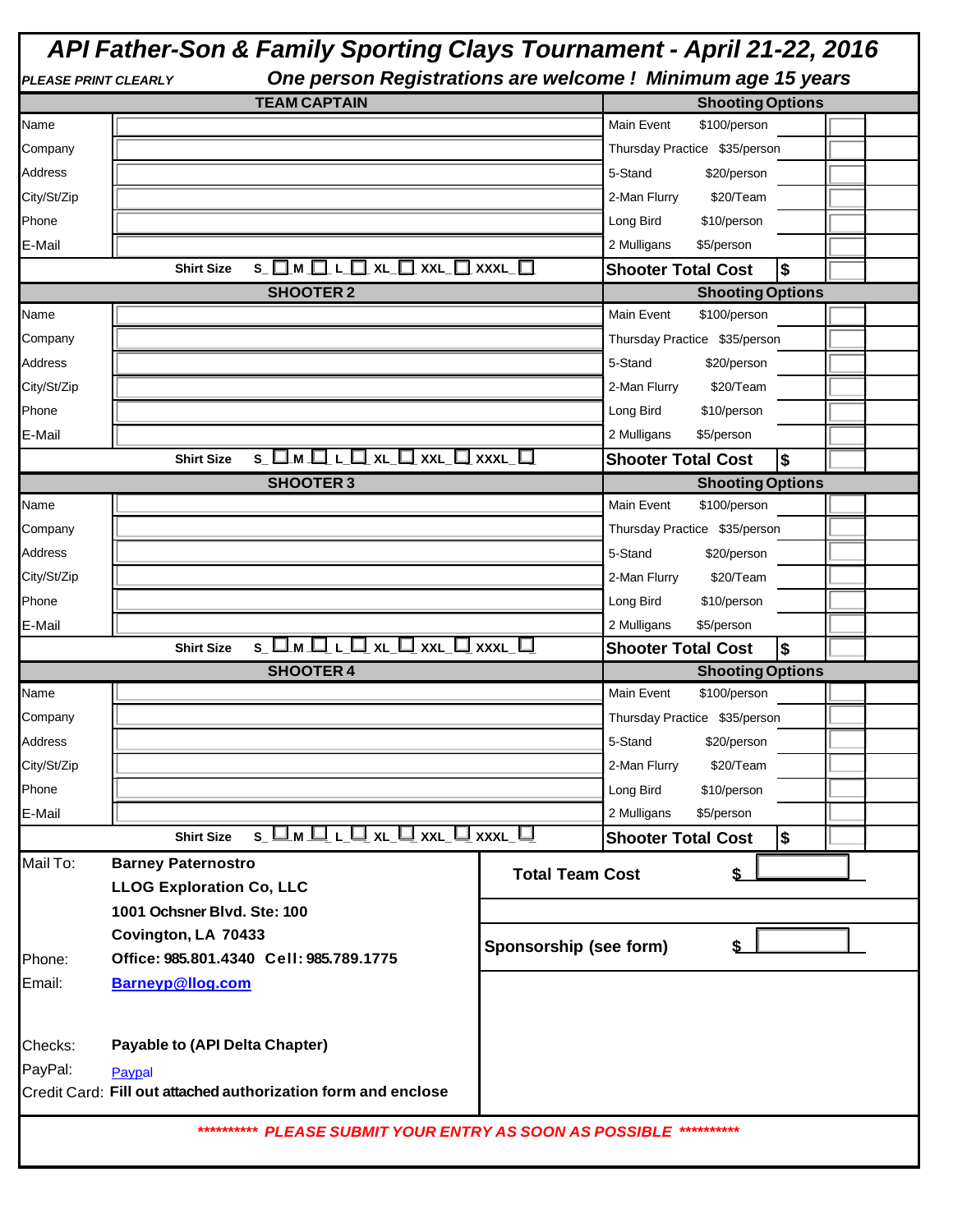# *API Delta Chapter 2016 Sporting Clays Tournament April 21 - 22, 2016*

### **SPONSORSHIPINFORMATION**

#### **\$1,500+ GOLD SPONSORSHIP**

As a Gold Corporate Sponsor, your company name will appear on the Gold Sponsors Board and you will be allowed to enter two (2) teams in the tournament. In addition you corporate logo will be placed on the home page of the API Delta Chapter web site for one year.

#### **\$1,000 SILVER SPONSORSHIP**

As a Silver Corporate Sponsor, your company's name will appear on the Silver Sponsors Board and you will be allowed to enter one (1) team in the tournament.

#### **\$ 500 BRONZE SPONSORSHIP**

As a Bronze Corporate Sponsor, your company name will appear on the Bronze Sponsors Board.

#### **\$ 250 "HARD TIMES" SPONSORSHIP**

As a "Hard Times" Corporate Sponsor, your company name will appear on the Sponsorship Board.

#### **\$1,000 T-SHIRT SPONSORSHIP**

As a T-Shirt Sponsor, your company name will appear on the T-Shirts and the Sponsors Board. Sponsorship will be limited to 3 companies for maximum exposure.

#### **\$ 900 GUN SPONSORSHIP**

As a Corporate Gun Sponsor, your company name will appear on the Sponsors Board. At the awards ceremony, a representative from your company will present the gun to the winner.

#### **\$ 100 SHOOTING STATION SPONSORSHIP**

As a Shooting Station Sponsor, you will be allowed to advertise at the station and your company name will appear on the Sponsors Board. There are 16 shooting station sponsorships available. We also we have sponsorship for 5-Stand, Long-Bird and Flurry stations.

As a station sponsor, the following is required:

- a. You must **maintain a minimum of (2) people** at the station for the duration of the tournament.
- b. You may provide snacks, non-alcoholic refreshments, handouts and a clean station.

#### **No Fee FOOD AND BEVERAGE TENT SPONSORSHIP**

As a Food and Beverage Sponsor, you will be allowed to place your company tent and trailer in the hospitality area in order to serve food and refreshments to those in attendance. Your company name will also appear on the Sponsorship Board. Hospitality sponsorships will be accepted on a first-come, firstserve basis as space permits.

| YES! I want to be a corporate sponsor of the API Sporting Clays Tournament!                                                                                                                                                                                                                                                               |                                                          | Please enclose payment.                                                                                                 |
|-------------------------------------------------------------------------------------------------------------------------------------------------------------------------------------------------------------------------------------------------------------------------------------------------------------------------------------------|----------------------------------------------------------|-------------------------------------------------------------------------------------------------------------------------|
| □ \$1,500+ Gold Sponsorship<br><b>Silver Sponsorship</b><br>$\square$ \$1,000<br><b>Bronze Sponsorship</b><br>$\square$ \$500<br><b>T-Shirt Sponsorship</b><br>$\square$ \$1,000<br>■\$900<br><b>Gun Sponsorship</b><br>$\square$ \$100<br><b>Shooting Station Sponsorship</b><br>$\square$ No Fee<br>Food & Beverage Sponsorship E-Mail: | Name:<br>Company:<br>Address:<br>City:<br>Phone:<br>Fax: |                                                                                                                         |
| <b>Mail to: Barney Paternostro</b><br><b>Exploration Co., LLC</b><br>1001 Ochsner Blvd. Ste: 100<br>Covington, LA 70433<br><b>Checks: Payable to (API Delta Chapter)</b><br>PayPal: PayPal                                                                                                                                                | Email:<br>Fax:<br>Cell:                                  | <b>Barneyp@llog.com LLOG</b><br>Office: 985.801.4340<br>985.789.1775<br><b>Credit Card: Fill out authorization form</b> |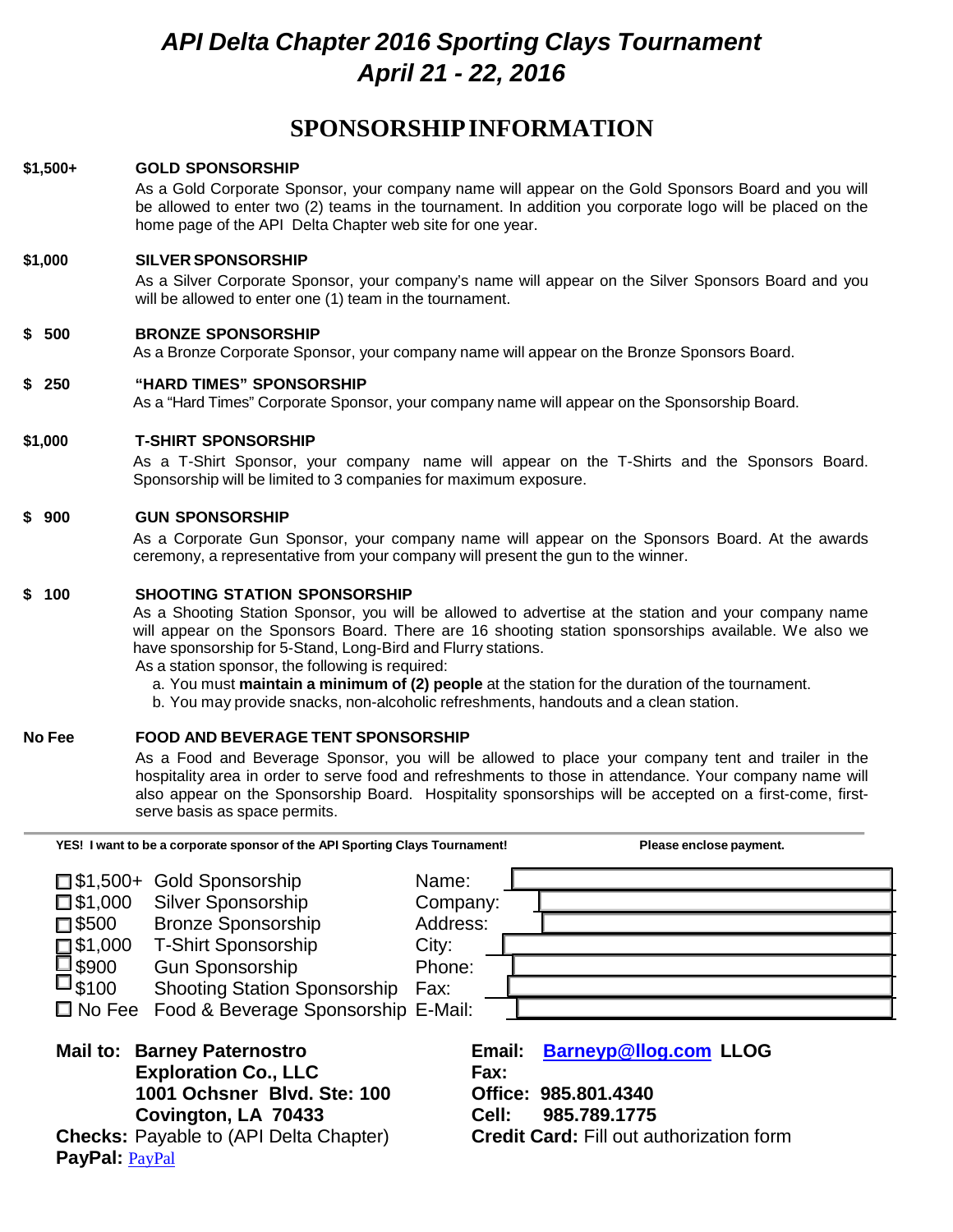

# **API Sporting Clays April 21 - 22, 2016** *Covey Rise Lodge – Husser, LA.*

### **CREDIT CARD AUTHORIZATION FORM**

| <b>Team Captain:</b>                                                           |  |  |  |  |
|--------------------------------------------------------------------------------|--|--|--|--|
| Name as it appears on Credit Card:                                             |  |  |  |  |
| Credit Card Type (VISA/MasterCard/Discover) Only:                              |  |  |  |  |
| <b>Credit Card Number:</b><br>the control of the control of the control of the |  |  |  |  |
| <b>Expiration Date of Card:</b>                                                |  |  |  |  |
| <b>CVV Code:</b><br><u> 1980 - Johann Barbara, martxa alemaniar amerikan a</u> |  |  |  |  |
| <b>Charge Amount: \$_</b>                                                      |  |  |  |  |
| <b>Address of Card Holder:</b>                                                 |  |  |  |  |
|                                                                                |  |  |  |  |
| <b>Phone # of Card Holder:</b>                                                 |  |  |  |  |
| Email Address: _                                                               |  |  |  |  |
| Signature (Required):                                                          |  |  |  |  |

- 
- **A receipt will be mailed to the named card holder at the address listed above**
- **API Delta Chapter Federal Tax ID 72-0822554 if needed**
- **This form must accompany the Team Entry and Sponsorship Forms**
- **Send via US Mail, Email or Fax as follows:**

**Mail to: Barney Paternostro**

**LLOG Exploration Co., LLC 1001 Ochsner Blvd., Suite 100 Covington, LA 70433 Email: [Barneyp@llog.com](mailto:Barneyp@llog.com) Office: 985.801.4340 Cell: 985.789.1775**